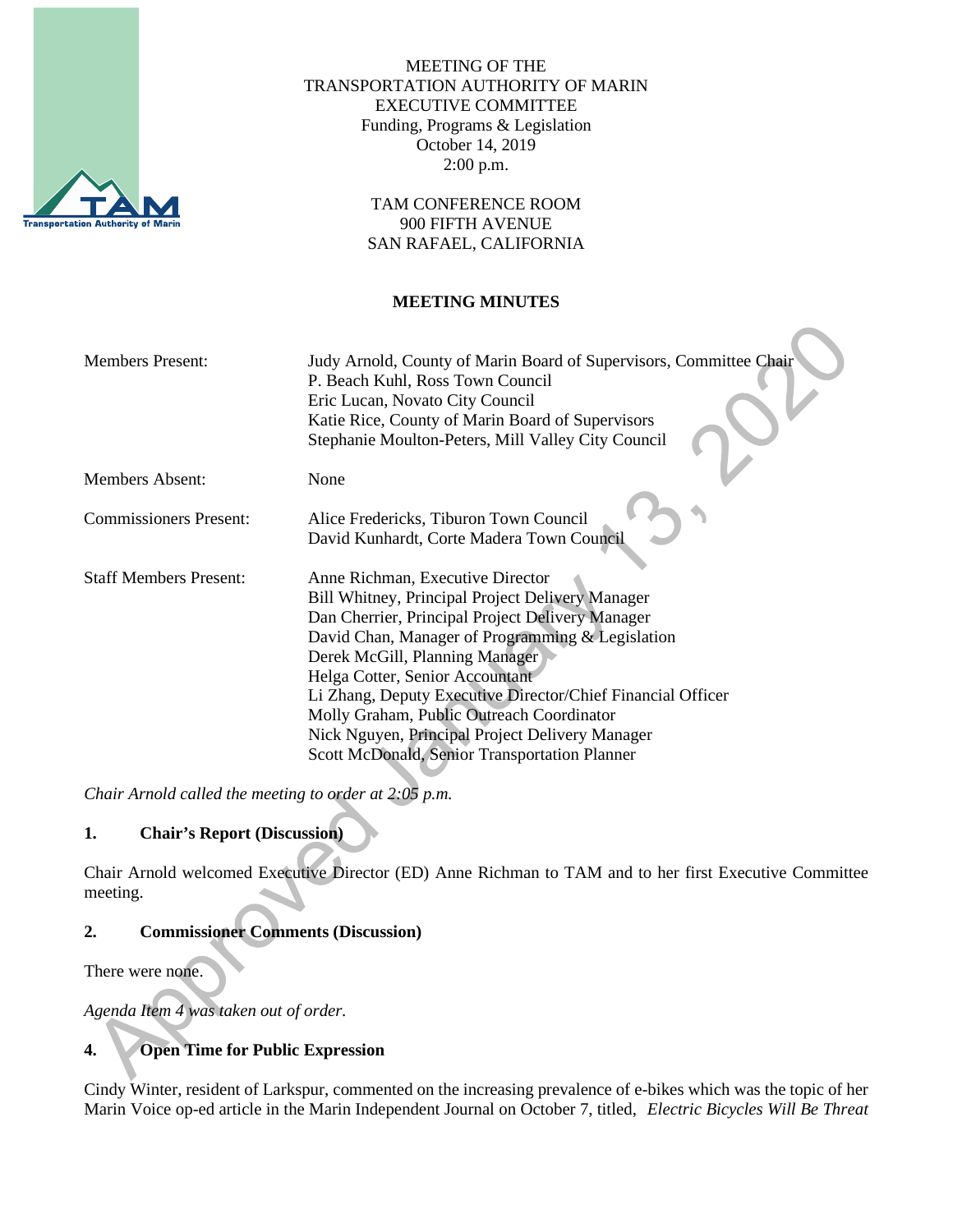*To Pedestrians On Paths,* in which she cautioned that the speed of e-bikes may prove a hazard on multi-use paths. She suggested that it may be time to consider separated paths for pedestrian and adult bikers when approving new multi-modal projects in the future.

## **3. Executive Director's Report (Discussion)**

ED Richman stated she was pleased to be part of TAM and to participate in her first Executive Committee meeting. She reported that the moveable barrier is being placed on the westbound upper deck of the Richmond-San Rafael Bridge and that the ribbon cutting celebration is in the planning stages for mid-November. She noted that the feasibility study for installing a bike barrier on the westbound Sir Francis Drake Boulevard flyover from I-580 continues and that staff expects to provide a full report to the TAM Board in November on the implementation strategy and potential funding action. ED Richman commented on a groundbreaking celebration she participated in for the final segment of the Marin-Sonoma Narrows (MSN) project in Sonoma County, and she added that TAM is awaiting release of Regional Measure (RM) 3 funds to complete the last portion of the MSN project in Marin. ED Richman reviewed numerous outreach events in which TAM participated over the past month. She finalized her report by noting that the Executive Committee meetings scheduled for November 11 and December 9 were cancelled but that a meeting of the full TAM Board may be convened on December 9, if necessary.

### **5. Approval of Minutes from June 10, 2019 (Action)**

Commissioner Lucan moved to approve the Minutes of June 10, 2019 which was seconded by Commissioner Kuhl. The motion was unanimously approved.

### **6. State Legislation Update (Discussion)**

Gus Khouri, TAM's legislation consultant, presented this discussion item and also welcomed ED Richman. Mr. Khouri referred everyone to an updated matrix of bills that was distributed at the outset of the meeting and explained that it was updated due to the October 13 deadline for the Governor to sign or veto legislation. Prior to discussing the document, however, he provided information as to the latest activity in the State's Capitol. He noted that David Kim was recently sworn in as the new Secretary of the California State Transportation Agency (CalSTA), that Toks Omishakin was appointed as the new director of the California Department of Transportation (Caltrans) as well as two appointments to the California Transportation Commission (CTC): Tamika Butler and Hilary Norton. He noted that a vacancy will be created when Commissioner Jim Ghielmetti's term expires in December 2019.

Mr. Khouri discussed the executive order issued on October 1 by the Governor in an attempt to leverage up to \$5 billion in transportation funds for investments in public transportation and active transportation programs in order to meet the state's greenhouse gas emission reduction goal. Secretary Kim made assurances that money will not be diverted, but certain programs that have the flexibility to allow for a greater investment in such a project, may receive more funding than originally allocated and he cited the State Transportation Improvement Program (STIP) as an example.

Mr. Khouri then started the review of the updated Bill Matrix, particularly those bills that were most pertinent to Marin.

AB 1487 was signed by the Governor. Mr. Khouri stated that this bill establishes the San Francisco Bay Regional Housing Finance Act which will enable the Metropolitan Transportation Commission (MTC) and Association of Bay Area Governments (ABAG) to finance affordable housing in the region, should a revenue measure be approved by local voters.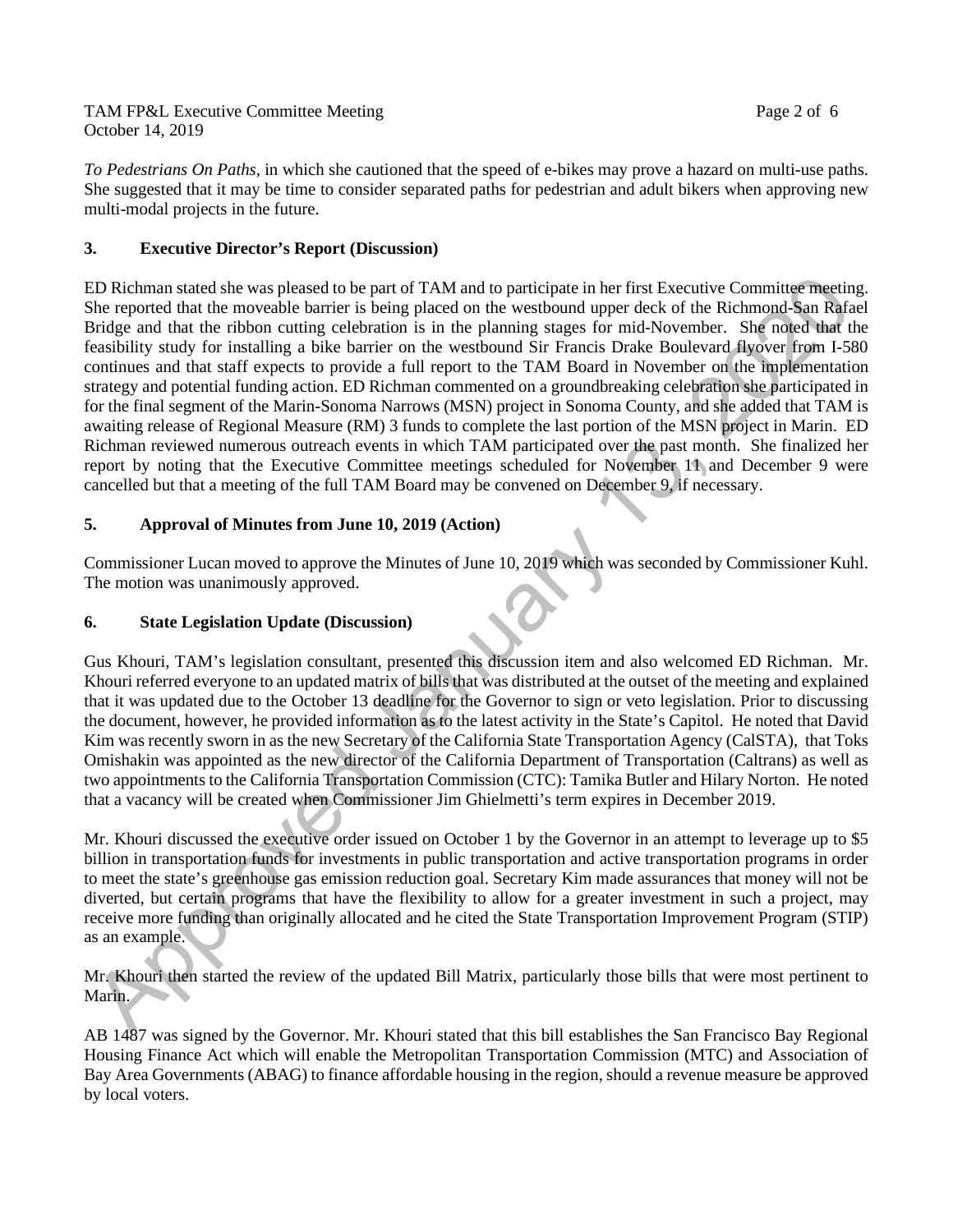SB 5, vetoed by the Governor, would have established the Local-State Sustainable Investment Incentive Program by allocating Educational Revenue Augmentation Fund (ERAF) property tax revenues to local entities for mixed development projects.

SB 127, vetoed by the Governor, would have incorporated bike/ped safety projects into the State Highway Operation and Protection Program (SHOPP).

SB 277, vetoed by the Governor, would have provided TAM with a higher proportional share of formulaic funding from the Local Partnership Program (LPP).

SB 330, signed by the Governor, established the Housing Crisis Act of 2019 which aims to reduce barriers to construct affordable housing by prohibiting a local jurisdiction from downzoning or placing a moratorium to avoid creating more affordable housing or mixed-use projects. He noted that this bill will sunset on January 1, 2025.

Regarding SB 330, Commissioner Rice asked where, within the state, does this bill anticipate opportunity or is it meant more to be a deterrent. She also asked if this bill addresses situations where development rights are extinguished because a conservation easement has been placed on a property.

Mr. Khouri noted that the bill is very broad and has intent language in the statewide policy but since the author is from the Bay Area, he stated that he believed this region would be targeted. He added that the only exemption allowed by this bill is if a conservation area was approved by voters prior to 2005.

Responding to a follow-up question by Commissioner Rice who asked if the bill was trying to be preventive or promotive, Mr. Khouri indicated that the bill does both. He stated that it will not allow for commercial development where housing could be created.

Commissioner Rice noted that the County's Transfer of Development Rights (TDR) may assist in covering the conservation piece of this bill's mandate.

Mr. Khouri stated that housing is an area to which this body will be paying close attention in the future.

Chair Arnold opened the item to public comment.

Commissioner Kunhardt asked for a copy of the Governor's Executive Order and then asked the committee membership for thoughts on how Marin might better comply with the goal to reduce greenhouse gas emissions.

Mr. Khouri indicated he could make a copy of the executive order available to the board.

In response to the commissioner's question on reducing greenhouse gas emissions, ED Richman stated that TAM has a number of programs and planning efforts which she believes would be beneficial to examine through this lens to assess what is being done already, as well as gaps that could be filled.

### **7. Program Transportation Sales Tax (Measure AA) Funds to Fourth Cycle Safe Pathway Projects (Action)**

David Chan, Manager of Programming and Legislation, presented this item which asked the Committee to 1) recommend that the TAM Board program Measure AA funds in the amount of \$4,461,000 to 13 large projects and \$700,000 to 14 small projects from the Fourth Cycle Safe Pathways to Schools Call for Projects as shown in the staff report and; 2) recommend that the TAM Board allow excess funds from the small project pool to be moved to help fund a project in the large project pool.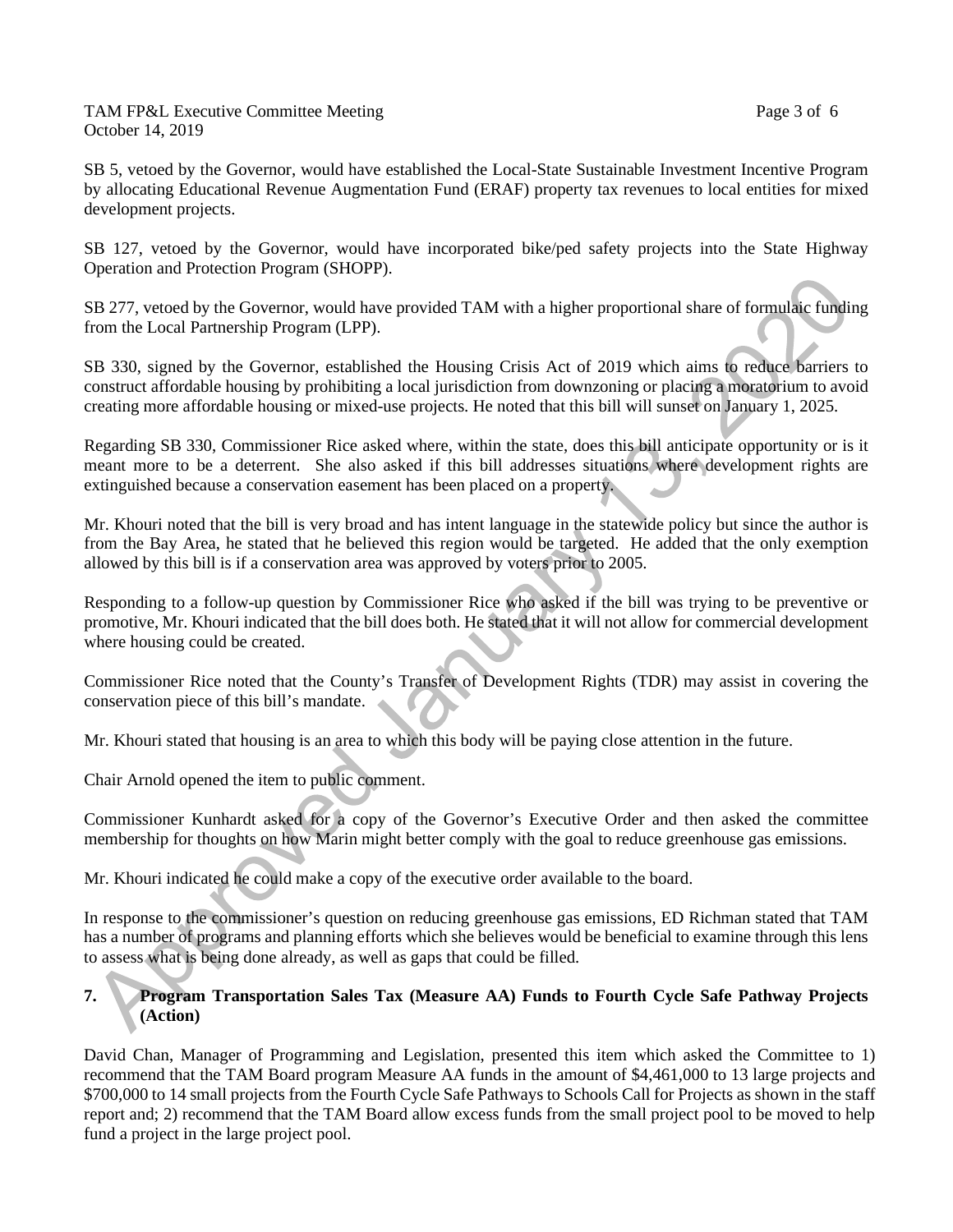### TAM FP&L Executive Committee Meeting Page 4 of 6 October 14, 2019

He reviewed the three elements of the Safe Routes to School Program: Education and Promotion, Crossing Guard Program, and Safe Pathways Projects and noted that the Safe Pathways Projects element is comprised of capital projects that make physical improvements to enhance the safety of walking and biking school trips. He reported on the three prior cycles of programming which funded 53 projects for a total of \$7.4 million. He added that all but 5 of the 53 have been built and that the remaining 5 projects are in various stages of implementation.

Mr. Chan stated that he participated in a briefing with members of the Marin Public Works Association (MPWA) on the parameters of the program. After that discussion, TAM and MPWA agreed to a maximum funding amount of \$400,000 per large project and \$50,000 per small project with no match requirement. He noted, however, that MPWA was advised that providing a local match would make a project more attractive. He stated that the fourth cycle call for projects was issued in June 2019 and that by the deadline of August 16, TAM had received 29 applications of which 15 were for large projects and 14 for small projects from various local agencies. He added that the cities of Belvedere and Novato did not submit applications during this cycle.

Mr. Chan reviewed the process undertaken to evaluate the applications including the makeup of the evaluation committee, the evaluation criteria, definition of the large and small projects, the large project funding options and the staff recommendation.

Mr. Chan discussed the evaluation criteria for large projects, which he stated must come from a Safe Routes Plan that has been reviewed by the Safe Routes Task Force. He explained that after Parisi Transportation Consultants confirmed the applications met the prerequisite condition, the applications were then evaluated by an evaluation committee under the selected evaluation criteria.

Mr. Chan went on to discuss the 14 small project applications, noting that more money is available than requested. He confirmed that the evaluation committee has recommended funding small applications and moving the excess amount of \$200,000 to help fund a large project application.

Mr. Chan explained three funding options the evaluation committee considered for the 15 large projects that were ranked. He stated that the evaluation committee recommended the third funding option, which would fund the first prioritized project from each applicant, although this method would require an additional year's revenue. Mr. Chan discussed the reasons the applications merited funding support, and he explained that the preferred funding option would support projects that are geographically diverse and prioritized by the local agencies. He noted that the other two funding options considered would either deprive smaller jurisdictions of funding or would place some of the financial burden on jurisdictions, which was not favored by the MPWA.

Mr. Chan explained the Measure AA projections are conservative and that sufficient funds are anticipated in the program years to cover the difference.

Mr. Chan reported on feedback from the MPWA, which culminated in support for Option 3. He stated that the Town of Corte Madera offered its support for Option 3 under the condition that \$50,000 would be awarded to its second prioritized large project. He explained that the Town's High Canal Pathway project was ranked high by the evaluation committee and that the Town could provide a trail in lieu of a paved pathway that would benefit the community if they were awarded \$50,000. Mr. Chan confirmed that staff concurs with the recommendation.

Mr. Chan concluded his report by stating that with one exception, the projects have reasonable funding plans and could be completed with the funds requested. He explained that the City of San Rafael would not have sufficient funds even with the award of this funding to complete the West Francisco Blvd. multi-use path. Mr. Chan noted that TAM would need work out a reimbursement schedule with each of the applicants under Option 3 to ensure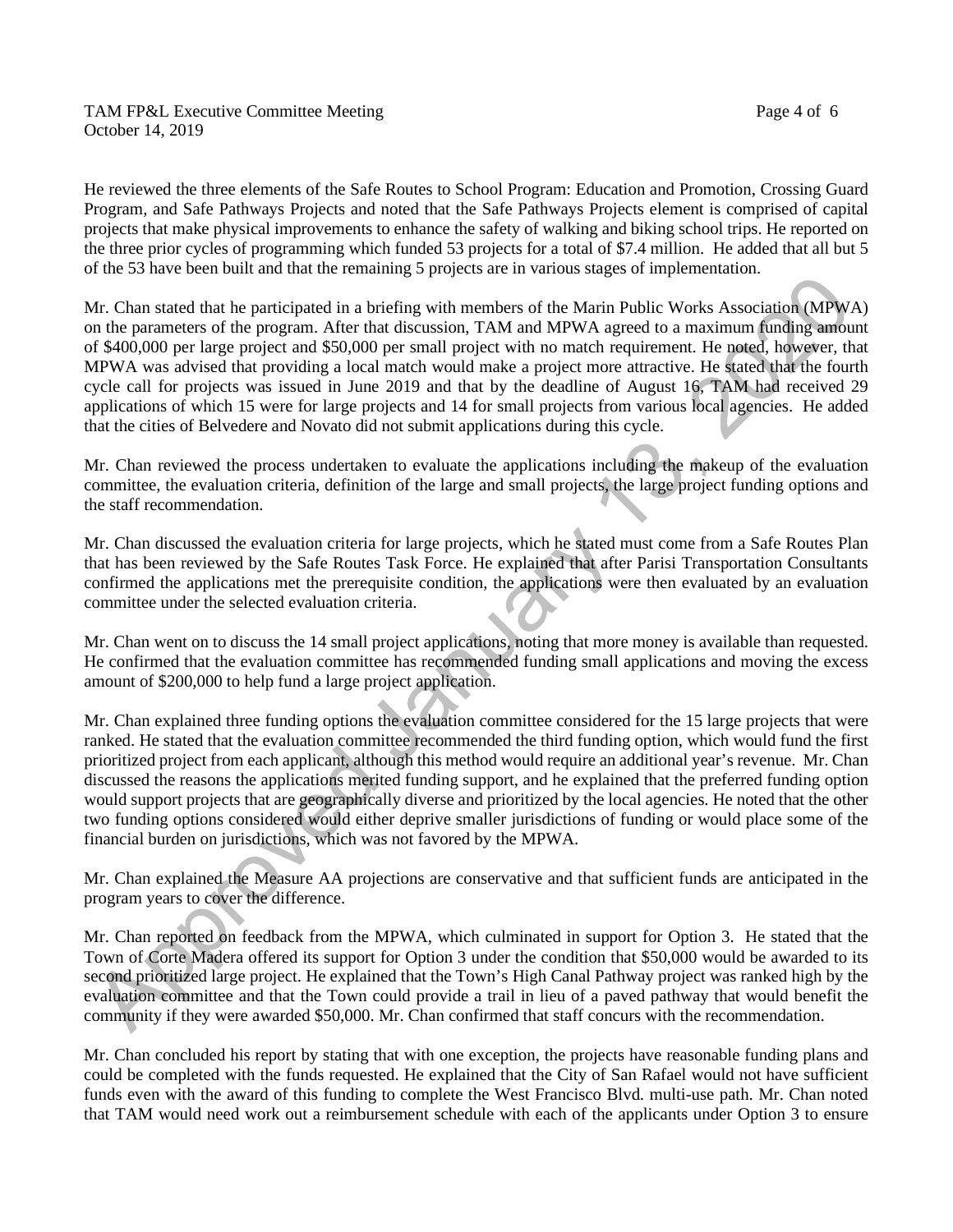TAM FP&L Executive Committee Meeting Page 5 of 6 October 14, 2019

there is sufficient cash. He confirmed that public works directors understand and support a reimbursement schedule for their projects.

Bill Guerin, City of San Rafael Public Works Director, confirmed that Phase 1 of the West Francisco Blvd. multiuse path has been completed, and that Phase 2 of the project is expected to cost \$2.9 million. He explained that this funding from TAM would increase the total funds available to \$2.2 million. Mr. Guerin then discussed how the City plans to close the funding shortfall, including cost-cutting methods and use of excess contingency funds from Phase 1 of the project. He stated that the City hope to put the project out to bid in January 2020 with a full funding plan.

Commissioner Rice discussed her concern that some school communities have a stronger Safe Routes to Schools taskforce than others, which could result in communities with fewer resources not benefiting from the program. Mr. Chan acknowledged that some taskforces are better organized than others and the committee included geographical equity in its deliberations to counteract those communities where taskforce participation is greater.

Commissioner Rice and Mr. Chan discussed the two projects that were not slated for funding under Option 3. Mr. Chan explained that TAM made it clear to MPWA at the beginning of the process that funding was limited, and that each applicant might be awarded funds for a single large project. He confirmed that the two unfunded projects were second on a list of priorities submitted by two different agencies, albeit both ranked higher than some first prioritized projects submitted by other agencies.

Responding to a question from Commissioner Moulton-Peters, Mr. Chan confirmed that Corte Madera's two prioritized projects ranked high amongst all the projects.

In response to Commissioner Moulton-Peters, Mr. Guerin confirmed that the City's request for \$400,000 is essential to the successful completion of the multi-use path project.

Commissioner Kunhardt and Mr. Chan discussed Corte Madera's second prioritized project. Commissioner Kunhardt thought that the \$50,000 in funding related to a path linking the Larkspur-Corte Madera bike path to Hart Street, and Mr. Chan confirmed that the grant would enable Corte Madera to close the gap on funding for the High Canal Pathway.

Commissioner Moulton-Peters moved to approve Option 3, the recommended funding option for the Fourth Cycle Safe Pathway Call for Projects, including the requested \$50,000 to the Town of Corte Madera to complete the High Canal Pathway Project, which was seconded by Commissioner Lucan. The motion was unanimously approved.

# **8. Adopt the Programming of FY19/20 and FY20/21 TFCA and TDA Article 3 Funds (Action)**

Scott McDonald, Senior Transportation Planner, presented this item which asked the Committee to recommend that the TAM Board adopt the funding priorities as recommended in the staff report for the programming of FY19/20 and FY20/21 TFCA and TDA Article 3 funds. Note the amounts programmed for FY20/21 are based on estimated revenues and therefore final allocations will be adjusted based on the actual amounts received.

Mr. McDonald stated that the agency put out a call for projects in June 2019 concurrently with the call for projects discussed by Mr. Chan related to the Fourth Cycle Safe Pathway projects. He confirmed that 6 applications were received from 5 applicants. Mr. McDonald explained that the agency has moved to a 2-year programming cycle from an annual cycle because \$700,000 annually in funding was insufficient to satisfy sponsors. He stated that, as a result, there is a total of roughly \$1.4 million available in funding through this call for projects which includes \$832,000 in TFCA Funds (\$416,000 confirmed for FY19/20 and \$416,000 estimated for FY20/21) and \$568,000 in TDA 3 Funds (\$308,000 confirmed for FY19/20 and \$260,000 estimated in FY20/21). Mr. McDonald explained